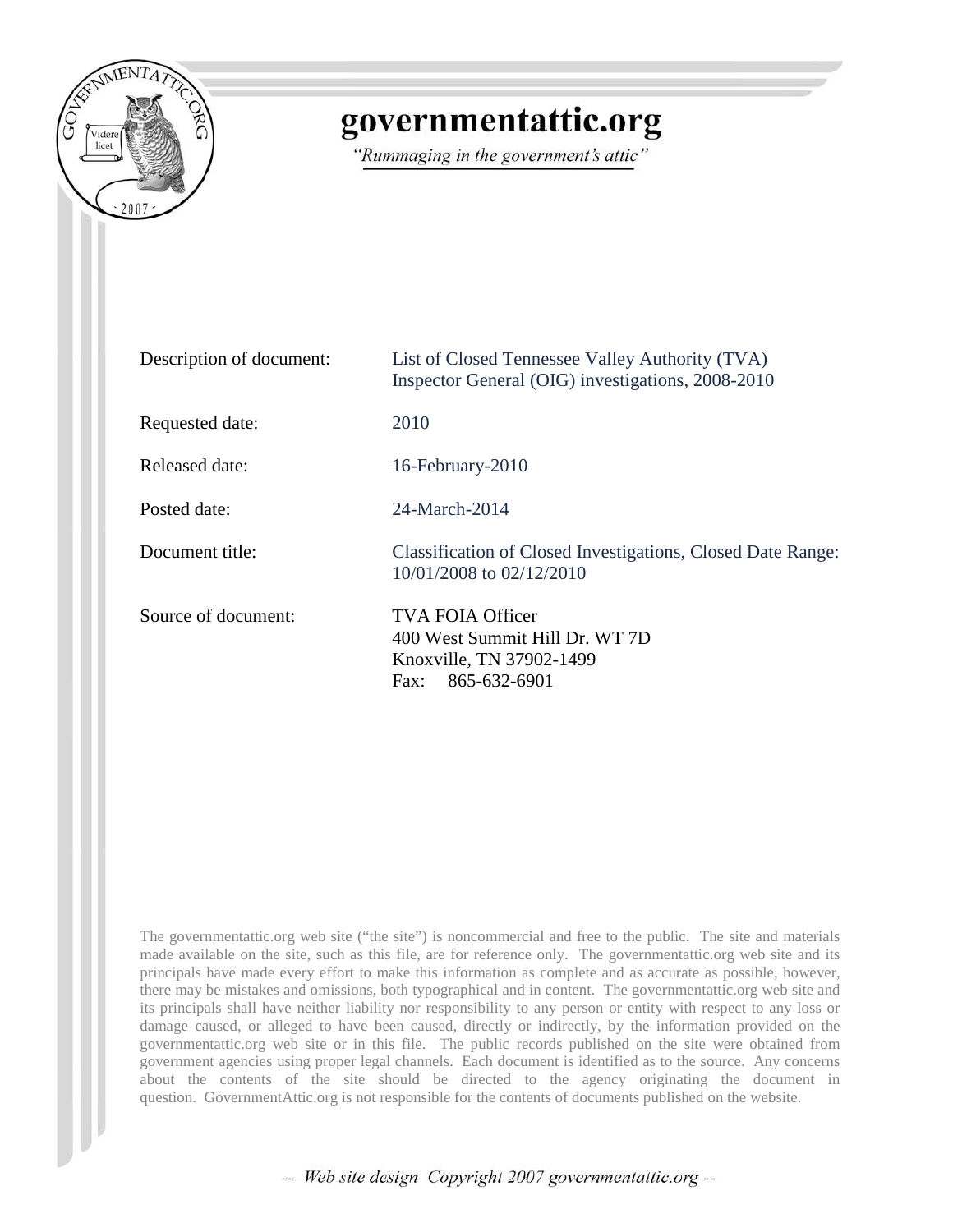From: "Smith, Julia Denise" <dsmith@tva.gov> Date: Tue, 16 Feb 2010 15:45:36 -0500 Subject: TVA OIG Closed Case Log 10-1-08 to 2-12-10

This responds to your letter to TVA's Inspector General, Richard W. Moore, requesting information under the Freedom of Information Act (FOIA) 5 U.S.C. § 552 (2006 & Supp. I 2007). You requested a list of IG investigations closed since October 1, 2008.

Enclosed is the list you requested. If you have any questions, please contact me.

Sincerely,

Denise Smith FOIA Officer Tennessee Valley Authority 400 W. Summit Hill Drive (WT 7D) Knoxville, TN 37902-1401 dsmith@tva.gov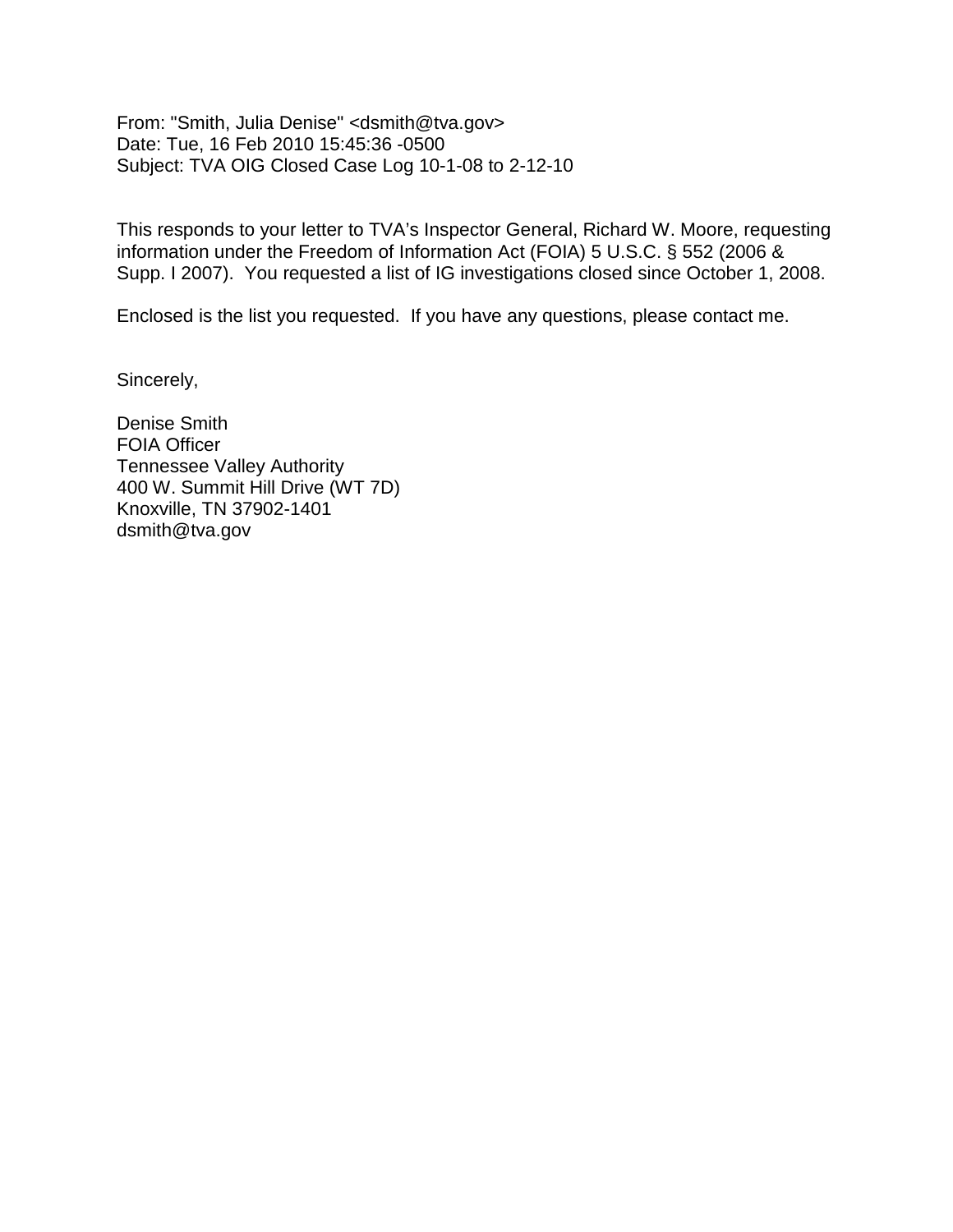## **Classification of Closed Investigations**

Closed Date Range: 10/01/2008 to 02/12/2010

| <b>MatterID</b> | <b>Classification</b>                    | <b>Case File</b> | <b>Closed Date</b> |
|-----------------|------------------------------------------|------------------|--------------------|
| 2008-11734      | 16B Employee Suitability - Background    | 16B11734         | 10/07/2008         |
| 2008-11772      | 16B Employee Suitability - Background    | 16B11772         | 10/07/2008         |
| 2008-11997      | 16B Employee Suitability - Background    | 16B00353         | 10/07/2008         |
| 2008-12061      | 01H Employee Misconduct - Miscellaneous  | 01H12061         | 10/09/2008         |
| 2008-11928      | 23C Environmental Matters - Air          | 23C11928         | 10/28/2008         |
| 2008-11836      | 25B Comp Crimes - Intrusion_Hacking      | 25D11836         | 10/31/2008         |
| 2008-11811      | 14A Waste & Fraud - Waste/Ineff Issue    | 14A11811         | 11/03/2008         |
| 2008-11953      | 29D Referral of Concerns: TVA Management | 29D11953         | 11/03/2008         |
| 2008-11943      | 12D False Records: Benefit Plans         | 12D11943         | 11/06/2008         |
| 2008-11864      | 14C Waste & Fraud - Workers Comp Issue   | 14C11864         | 11/10/2008         |
| 2006-8437       | 16B Employee Suitability - Background    | 16B00416         | 11/12/2008         |
| 2008-12084      | 16B Employee Suitability - Background    | 16B00355         | 11/12/2008         |
| 2008-11986      | 01H Employee Misconduct - Miscellaneous  | 01H11986         | 11/13/2008         |
| 2007-11014      | 12D False Records: Benefit Plans         | 12D00177         | 11/17/2008         |
| 2008-11693      | 23A Environmental Matters - Water        | 23A11693         | 11/25/2008         |
| 2008-11785      | 15D General Criminal Activities - Other  | 15D11785         | 12/01/2008         |
| 2008-11784      | 15D General Criminal Activities - Other  | 15D11784         | 12/04/2008         |
| 2008-12112      | 16B Employee Suitability - Background    | 16B00228         | 12/04/2008         |
| 2008-12054      | 08B DDiscrim & Harass - Discrim - Race   | 08B12054         | 12/15/2008         |
| 2008-11813      | 16B Employee Suitability - Background    | 16B11813         | 12/16/2008         |
| 2007-11420      | 08B DDiscrim & Harass - Discrim - Race   | 08B00042         | 12/17/2008         |
| 2008-12074      | 07D Terrorism & Sabotage - Other Equip   | 07D12074         | 12/18/2008         |
| 2007-11103      | 01F Emp Miscdt: Unauth Gifts_Gratuities  | 01F00043         | 12/23/2008         |
| 2008-11639      | 20Z Special Projects                     | 20Z11639         | 12/23/2008         |
| 2008-11609      | 23A Environmental Matters - Water        | 23A11609         | 12/31/2008         |
| 2008-12089      | 13E Cntrct Miscndct - - Miscellaneous    | 13E12089         | 01/06/2009         |
| 2008-11963      | 16B Employee Suitability - Background    | 16B11963         | 01/07/2009         |
| 2008-11898      | 20Z Special Projects                     | 20Z11898         | 01/12/2009         |
| 2008-11671      | 12C False Records: Travel                | 12C11671         | 01/16/2009         |
| 2008-11716      | 11A Theft - Govt Property                | 11A11716         | 01/16/2009         |
| 2008-11641      | 13B Cntrct Miscndct - - Kickbcks/Brbry   | 13B11641         | 01/22/2009         |
| 2006-7209       | 20Z Special Projects                     | 20Z00230         | 01/26/2009         |
| 2007-11440      | 29C Referral of Concerns: TVA Police     | 29C00003         | 01/26/2009         |
| 2007-11444      | 29D Referral of Concerns: TVA Management | 29D00027         | 01/26/2009         |
| 2008-11666      | 13E Cntrct Miscndct - - Miscellaneous    | 13E11666         | 01/26/2009         |
| 2008-11956      | 20Z Special Projects                     | 20Z11956         | 01/26/2009         |
| 2008-12272      | 12B False Records: Employ. Records       | 12B12272         | 01/26/2009         |
| 2008-11923      | 11A Theft - Govt Property                | 11A11923         | 01/27/2009         |
| 2008-11935      | 02A Emp Concerns Prog: Harass/Intim      | 02A11935         | 01/27/2009         |
| 2009-12313      | 16B Employee Suitability - Background    | 16B00357         | 01/27/2009         |
| 2008-11550      | 29A Referral of Concerns: Ombudsman-Int. | 29A11550         | 01/28/2009         |
| 2008-11560      | 29A Referral of Concerns: Ombudsman-Int. | 29A11560         | 01/28/2009         |
| 2008-11643      | 29A Referral of Concerns: Ombudsman-Int. | 29A11643         | 01/28/2009         |
| 2008-11688      | 29A Referral of Concerns: Ombudsman-Int. | 29A11688         | 01/28/2009         |
| 2008-11769      | 03B Misuse/Abuse Govt Prop - Computers   | 03B11769         | 01/29/2009         |
| 2008-11881      | 20Z Special Projects                     | 20Z11881         | 01/30/2009         |
| 2008-11768      | 13E Cntrct Miscndct - - Miscellaneous    | 13E11768         | 02/03/2009         |
| 2008-11979      | 14D Waste & Fraud - Other                | 14D11979         | 02/03/2009         |
| 2008-12141      | 12E False Records: Miscellaneous         | 12E12141         | 02/03/2009         |
|                 |                                          |                  |                    |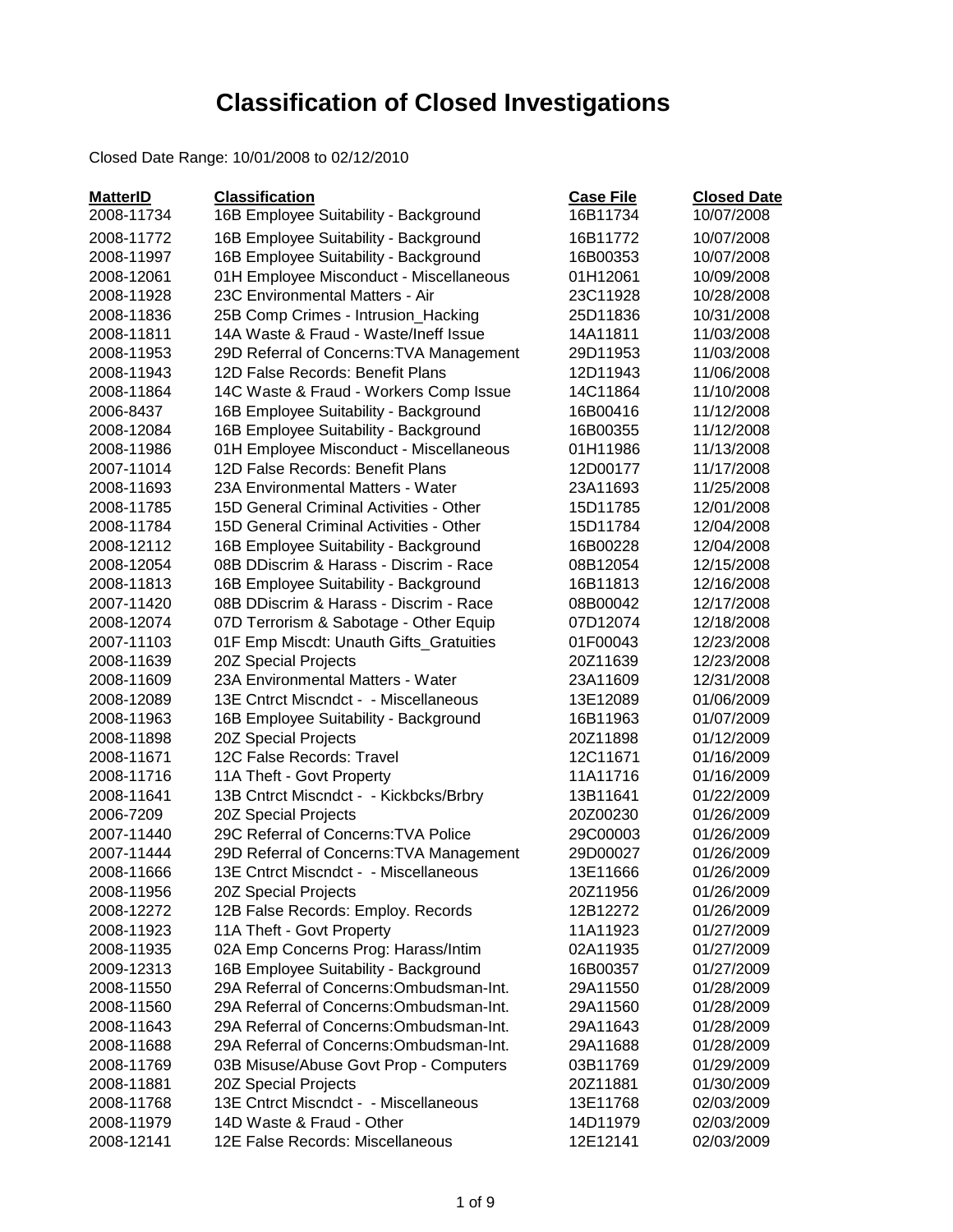| <b>MatterID</b> | <b>Classification</b>                    | <b>Case File</b> | <b>Closed Date</b> |
|-----------------|------------------------------------------|------------------|--------------------|
| 2008-11633      | 29A Referral of Concerns: Ombudsman-Int. | 29A11633         | 02/12/2009         |
| 2008-11725      | 13E Cntrct Miscndct - - Miscellaneous    | 13E11725         | 02/12/2009         |
| 2008-12142      | 01H Employee Misconduct - Miscellaneous  | 01H12142         | 02/13/2009         |
| 2008-12011      | 14C Waste & Fraud - Workers Comp Issue   | 14C12011         | 02/13/2009         |
| 2009-12368      | 23A Environmental Matters - Water        | 23A12368         | 02/13/2009         |
| 2007-11080      | 01H Employee Misconduct - Miscellaneous  | 01H00137         | 02/17/2009         |
| 2008-11774      | 08B DDiscrim & Harass - Discrim - Race   | 08B11774         | 02/17/2009         |
| 2008-12132      | 16B Employee Suitability - Background    | 16B00360         | 02/18/2009         |
| 2008-12009      | 16B Employee Suitability - Background    | 16B12009         | 02/19/2009         |
| 2007-11001      | 13E Cntrct Miscndct - - Miscellaneous    | 13E00435         | 02/23/2009         |
| 2008-12085      | 13E Cntrct Miscndct - - Miscellaneous    | 13E12085         | 02/23/2009         |
| 2005-11689      | 13E Cntrct Miscndct - - Miscellaneous    | 13E11689         | 02/24/2009         |
| 2006-8051       | 20Z Special Projects                     | 20Z00271         | 02/24/2009         |
| 2006-8243       | 13E Cntrct Miscndct - - Miscellaneous    | 13E00403         | 02/24/2009         |
| 2008-11618      | 26A Data Mining - Credit Cards           | 26A11618         | 02/26/2009         |
| 2008-11894      | 11A Theft - Govt Property                | 11A11894         | 02/26/2009         |
| 2009-12378      | 16B Employee Suitability - Background    | 16B12378         | 02/26/2009         |
| 2009-12331      | 01H Employee Misconduct - Miscellaneous  | 01H12331         | 02/27/2009         |
| 2008-11617      | 29D Referral of Concerns: TVA Management | 29A11617         | 02/27/2009         |
| 2009-12333      | 15D General Criminal Activities - Other  | 15D12333         | 02/27/2009         |
| 2008-11657      | 12D False Records: Benefit Plans         | 12D11657         | 03/03/2009         |
| 2008-11895      | 11A Theft - Govt Property                | 11A11895         | 03/12/2009         |
| 2008-12006      | 08B DDiscrim & Harass - Discrim - Race   | 08B12006         | 03/17/2009         |
| 2008-12107      | 13E Cntrct Miscndct - - Miscellaneous    | 13E12107         | 03/17/2009         |
| 2008-11839      | 13E Cntrct Miscndct - - Miscellaneous    | 13E11839         | 03/19/2009         |
| 2008-12158      | 13B Cntrct Miscndct - - Kickbcks/Brbry   | 13B12158         | 03/19/2009         |
| 2008-12152      | 16B Employee Suitability - Background    | 16B00417         | 03/24/2009         |
| 2009-12457      | 16B Employee Suitability - Background    | 16B12457         | 03/24/2009         |
| 2008-11904      | 01J Emp Miscdt: Sexual Misconduct        | 01J11904         | 03/25/2009         |
| 2008-11944      | 12D False Records: Benefit Plans         | 12D11944         | 03/26/2009         |
| 2008-12068      | 14C Waste & Fraud - Workers Comp Issue   | 14C12068         | 03/26/2009         |
| 2009-12355      | 01H Employee Misconduct - Miscellaneous  | 01H12355         | 03/30/2009         |
| 2008-11807      | 14C Waste & Fraud - Workers Comp Issue   | 14C11807         | 03/30/2009         |
| 2008-11991      | 14D Waste & Fraud - Other                | 14D11991         | 03/30/2009         |
| 2008-12110      | 09B Safety - Other Facilities            | 09B12110         | 03/30/2009         |
| 2008-12121      | 11A Theft - Govt Property                | 11A12121         | 03/30/2009         |
| 2008-12273      | 14C Waste & Fraud - Workers Comp Issue   | 14C12273         | 03/30/2009         |
| 2008-11715      | 11A Theft - Govt Property                | 11A11715         | 03/31/2009         |
| 2008-11962      | 16B Employee Suitability - Background    | 16B11962         | 03/31/2009         |
| 2009-12454      | 16B Employee Suitability - Background    | 16B12454         | 03/31/2009         |
| 2009-12476      | 16B Employee Suitability - Background    | 16B11675         | 03/31/2009         |
| 2009-12365      | 13E Cntrct Miscndct - - Miscellaneous    | 13E12365         | 04/02/2009         |
| 2008-11648      | 06K Personnel - Workers Comp Disputes    | 06K11648         | 04/08/2009         |
| 2009-12316      | 17A Public Concerns - Citizen Concerns   | 17A12316         | 04/08/2009         |
| 2008-12126      | 13E Cntrct Miscndct - - Miscellaneous    | 13E12126         | 04/09/2009         |
| 2009-12388      | 01H Employee Misconduct - Miscellaneous  | 01H12388         | 04/13/2009         |
| 2008-12274      | 13E Cntrct Miscndct - - Miscellaneous    | 13E12274         | 04/15/2009         |
| 2009-12394      | 12E False Records: Miscellaneous         | 12E12394         | 04/15/2009         |
| 2007-11454      | 09A Safety - Nuc Facility (Non-Nuc Viol) | 09A11454         | 04/16/2009         |
| 2008-12165      | 11A Theft - Govt Property                | 11A12165         | 04/16/2009         |
| 2008-12160      | 13E Cntrct Miscndct - - Miscellaneous    | 13E12160         | 04/20/2009         |
| 2008-11959      | 16B Employee Suitability - Background    | 16B11959         | 04/22/2009         |
| 2009-12290      | 16B Employee Suitability - Background    | 16B00198         | 04/22/2009         |
| 2009-12477      | 16B Employee Suitability - Background    | 16B12477         | 04/22/2009         |
| 2006-8299       | 23A Environmental Matters - Water        | 23A00061         | 04/29/2009         |
| 2008-12151      | 01B Emp Miscdt: Time and Leave           | 01B12151         | 04/30/2009         |
|                 |                                          |                  |                    |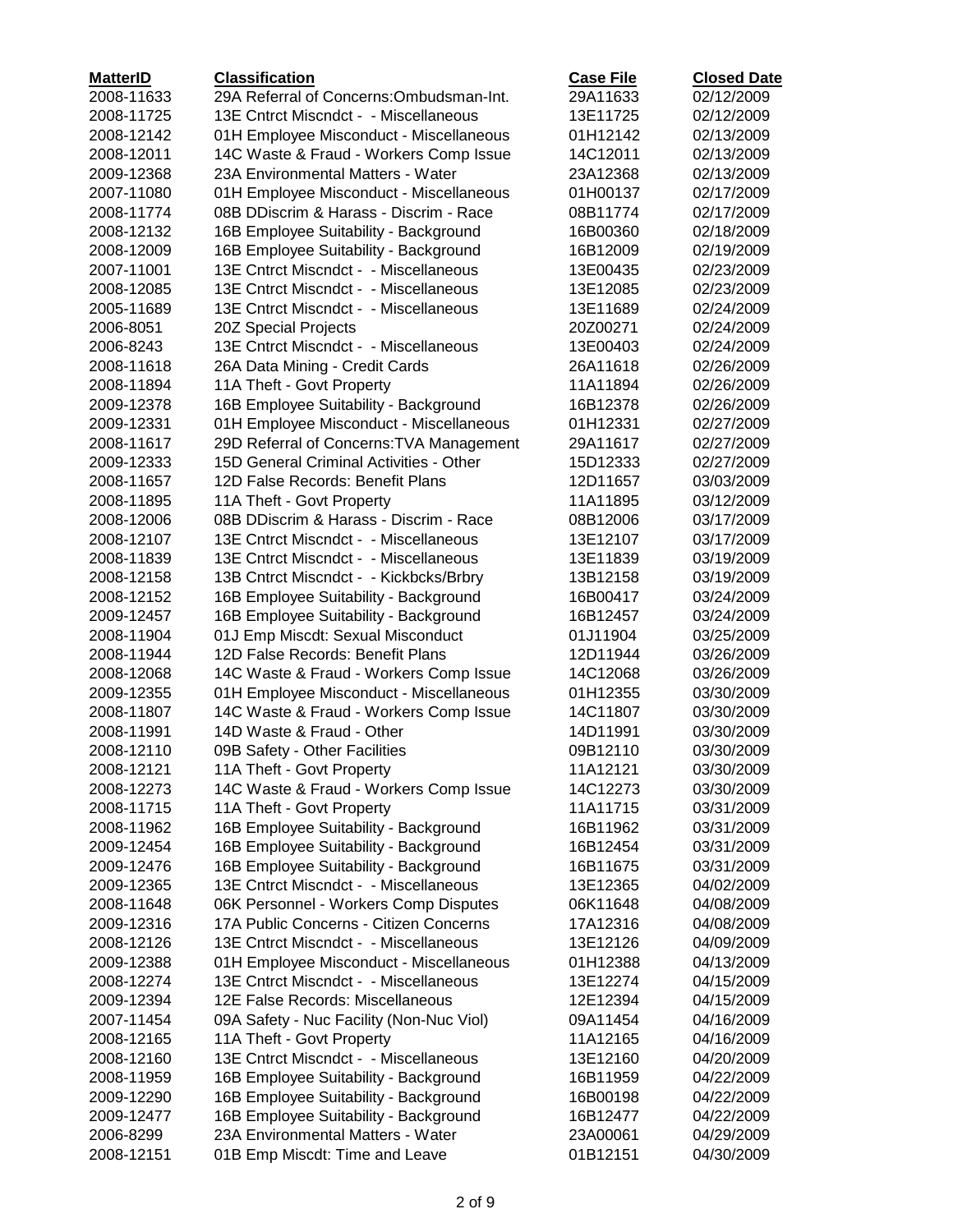| <b>MatterID</b>          | <b>Classification</b>                                                            | <b>Case File</b>     | <b>Closed Date</b>       |
|--------------------------|----------------------------------------------------------------------------------|----------------------|--------------------------|
| 2008-11862               | 12D False Records: Benefit Plans                                                 | 12D11862             | 04/30/2009               |
| 2009-12491               | 29D Referral of Concerns: TVA Management                                         | 29D12491             | 04/30/2009               |
| 2009-12516               | 29D Referral of Concerns: TVA Management                                         | 29D12516             | 04/30/2009               |
| 2008-11851               | 02E Emp Concerns Prog: Nuclear Safety                                            | 02E11851             | 05/04/2009               |
| 2008-12044               | 08H Discrim & Harass - Reprisal Action                                           | 08H12044             | 05/04/2009               |
| 2009-12503               | 23C Environmental Matters - Air                                                  | 23C12503             | 05/05/2009               |
| 2009-12370               | 16B Employee Suitability - Background                                            | 16B00356             | 05/13/2009               |
| 2009-12391               | 01D Emp Miscdt: Conflict of Interest                                             | 01D12391             | 05/14/2009               |
| 2009-12532               | 29A Referral of Concerns: Ombudsman-Int.                                         | 29A12532             | 05/18/2009               |
| 2008-12053               | 14C Waste & Fraud - Workers Comp Issue                                           | 14C12053             | 05/19/2009               |
| 2009-12565               | 14C Waste & Fraud - Workers Comp Issue                                           | 14C12565             | 05/19/2009               |
| 2009-12384               | 12C False Records: Travel                                                        | 12C12384             | 05/26/2009               |
| 2008-12102               | 29D Referral of Concerns: TVA Management                                         | 29D12102             | 05/28/2009               |
| 2008-12161               | 11A Theft - Govt Property                                                        | 11A12161             | 05/28/2009               |
| 2008-12164               | 29D Referral of Concerns: TVA Management                                         | 29D12164             | 05/28/2009               |
| 2008-11561               | 29D Referral of Concerns: TVA Management                                         | 29D11561             | 05/29/2009               |
| 2009-12318               | 23A Environmental Matters - Water                                                | 23A12318             | 06/04/2009               |
| 2008-11918               | 20Z Special Projects                                                             | 20Z11918             | 06/05/2009               |
| 2008-12117               | 01H Employee Misconduct - Miscellaneous                                          | 01H12117             | 06/08/2009               |
| 2009-12466               | 11A Theft - Govt Property                                                        | 11A12466             | 06/08/2009               |
| 2008-11726               | 29D Referral of Concerns: TVA Management                                         | 29D11726             | 06/09/2009               |
| 2008-11782               | 29D Referral of Concerns: TVA Management                                         | 29D11782             | 06/09/2009               |
| 2008-11824               | 29D Referral of Concerns: TVA Management                                         | 29D11824             | 06/09/2009               |
| 2008-11855               | 29D Referral of Concerns: TVA Management                                         | 29D11855             | 06/09/2009               |
| 2008-12268               | 29B Referral of Concerns: Ombudsman-Ext.                                         | 29B12268             | 06/09/2009               |
| 2009-12552               | 11E Theft - Miscellaneous                                                        | 11E12552             | 06/09/2009               |
| 2009-12555               | 20Z Special Projects                                                             | 20Z12555             | 06/09/2009               |
| 2009-12566               | 29D Referral of Concerns: TVA Management                                         | 29D12566             | 06/09/2009               |
| 2008-11910               | 29D Referral of Concerns: TVA Management                                         | 29D11910             | 06/17/2009               |
| 2008-11929               | 29D Referral of Concerns: TVA Management                                         | 29D11929             | 06/17/2009               |
| 2008-12051               | 29D Referral of Concerns: TVA Management                                         | 29D12051             | 06/17/2009               |
| 2008-12103               | 29D Referral of Concerns: TVA Management                                         | 29D12103             | 06/17/2009               |
| 2008-12128               | 29D Referral of Concerns: TVA Management                                         | 29D12128             | 06/17/2009               |
| 2008-12129               | 29D Referral of Concerns: TVA Management                                         | 29D12129             | 06/18/2009               |
| 2008-12143               | 29D Referral of Concerns: TVA Management                                         | 29D12143             | 06/18/2009               |
| 2009-12361               | 29D Referral of Concerns: TVA Management                                         | 29D12361             | 06/18/2009               |
| 2009-12659               | 29C Referral of Concerns: TVA Police                                             | 29C12659             | 06/18/2009               |
| 2008-11990               | 29D Referral of Concerns: TVA Management                                         | 29D11990             | 06/25/2009               |
| 2008-12045               | 25A Comp Crimes - Unauth Access                                                  | 25A12045             | 06/25/2009               |
| 2008-11988               | 11A Theft - Govt Property                                                        | 11A11988             | 06/29/2009               |
| 2009-12660               | 14C Waste & Fraud - Workers Comp Issue                                           | 14C12660             | 06/29/2009               |
| 2008-12091               | 01K Employee Misconduct: Ethics                                                  | 01K12091             | 06/30/2009               |
| 2008-12095               | 01K Employee Misconduct: Ethics                                                  | 01K12095             | 06/30/2009               |
| 2009-12597               | 31A Protocol Undue Influence                                                     | 31A12597             | 06/30/2009               |
| 2008-11825               | 29D Referral of Concerns: TVA Management                                         | 29D11825             | 07/02/2009               |
| 2008-12146               | 12E False Records: Miscellaneous                                                 | 12E12146             | 07/06/2009               |
| 2009-12525               | 23A Environmental Matters - Water                                                | 23A12525             | 07/07/2009               |
| 2009-12547               | 16B Employee Suitability - Background<br>01H Employee Misconduct - Miscellaneous | 16B00239<br>01H12573 | 07/07/2009<br>07/08/2009 |
| 2009-12573               |                                                                                  |                      |                          |
| 2009-12343<br>2009-12637 | 08H Discrim & Harass - Reprisal Action<br>14C Waste & Fraud - Workers Comp Issue | 08H12343<br>14C12637 | 07/08/2009<br>07/08/2009 |
| 2009-12715               | 08H Discrim & Harass - Reprisal Action                                           | 08H12715             | 07/15/2009               |
| 2008-11669               | 13E Cntrct Miscndct - - Miscellaneous                                            | 13E11669             | 07/17/2009               |
| 2008-11797               | 29D Referral of Concerns: TVA Management                                         | 29D11797             | 07/17/2009               |
| 2009-12549               | 20Z Special Projects                                                             | 20Z12549             | 07/17/2009               |
| 2008-11816               | 20Z Special Projects                                                             | 20Z11816             | 07/20/2009               |
|                          |                                                                                  |                      |                          |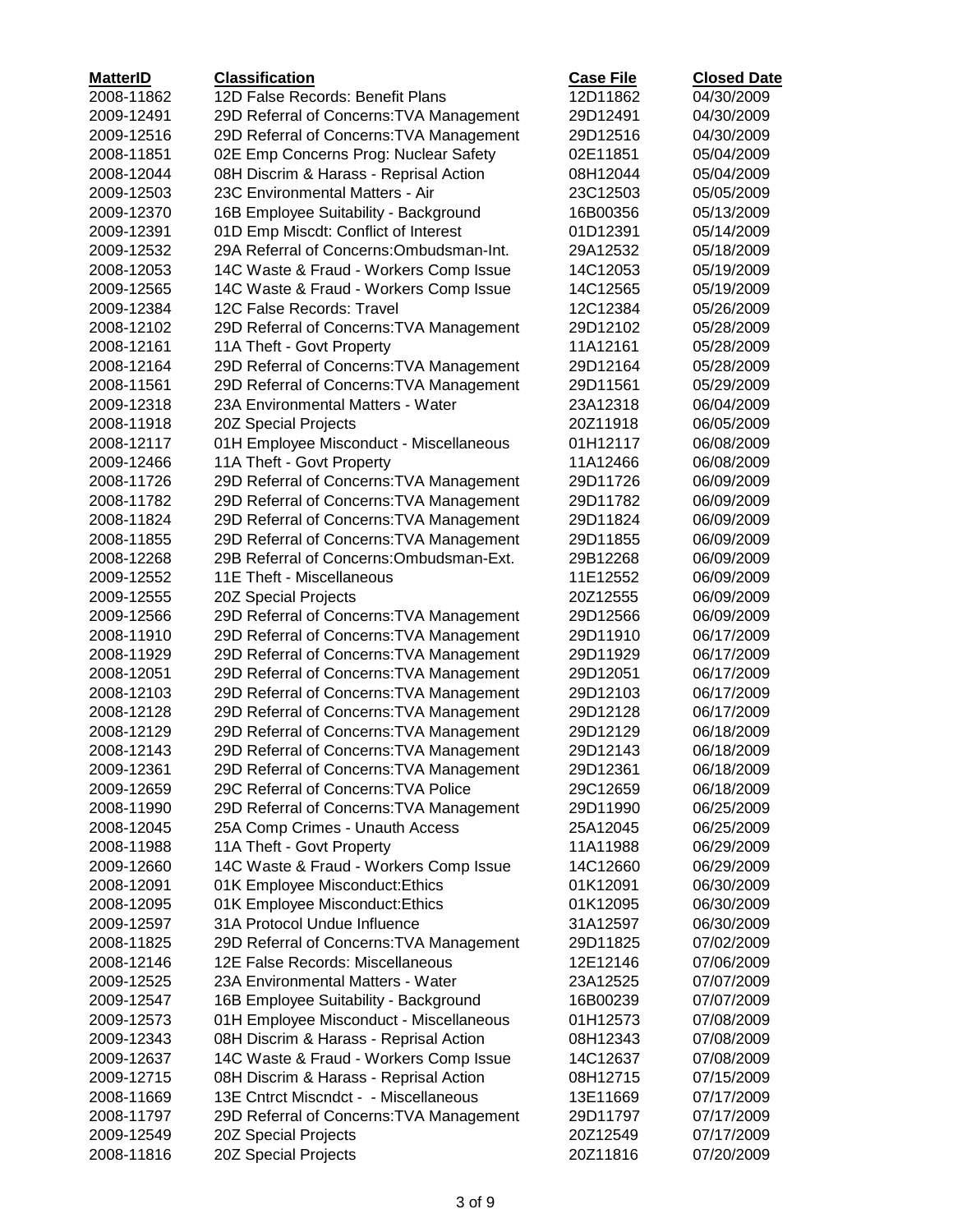| <b>MatterID</b> | <b>Classification</b>                    | <b>Case File</b> | <b>Closed Date</b> |
|-----------------|------------------------------------------|------------------|--------------------|
| 2008-11508      | 20Z Special Projects                     | 20Z11508         | 07/21/2009         |
| 2009-12385      | 14C Waste & Fraud - Workers Comp Issue   | 14C12385         | 07/21/2009         |
| 2009-12308      | 13E Cntrct Miscndct - - Miscellaneous    | 13E12308         | 07/22/2009         |
| 2009-12419      | 03B Misuse/Abuse Govt Prop - Computers   | 03B12419         | 07/22/2009         |
| 2009-12544      | 20Z Special Projects                     | 20Z12544         | 07/22/2009         |
| 2008-12280      | 13E Cntrct Miscndct - - Miscellaneous    | 13E12280         | 07/23/2009         |
| 2009-12339      | 13E Cntrct Miscndct - - Miscellaneous    | 13E12339         | 07/23/2009         |
| 2008-12153      | 13E Cntrct Miscndct - - Miscellaneous    | 13E12153         | 07/27/2009         |
| 2009-12348      | 11A Theft - Govt Property                | 11A12348         | 07/27/2009         |
| 2009-12504      | 16B Employee Suitability - Background    | 16B00156         | 07/30/2009         |
| 2009-12647      | 29D Referral of Concerns: TVA Management | 29D12647         | 07/30/2009         |
| 2008-11871      | 16B Employee Suitability - Background    | 16B11871         | 07/31/2009         |
| 2009-12404      | 14C Waste & Fraud - Workers Comp Issue   | 14C12404         | 07/31/2009         |
| 2009-12585      | 13E Cntrct Miscndct - - Miscellaneous    | 13E12585         | 07/31/2009         |
| 2009-12760      | 29D Referral of Concerns: TVA Management | 29D12760         | 07/31/2009         |
| 2009-12648      | 17A Public Concerns - Citizen Concerns   | 17A12648         | 08/03/2009         |
| 2006-8005       | 20Z Special Projects                     | 20Z00276         | 08/04/2009         |
| 2008-12167      | 16B Employee Suitability - Background    | 16B12167         | 08/05/2009         |
| 2009-12662      | 11A Theft - Govt Property                | 11A12662         | 08/06/2009         |
| 2009-12776      | 05B Substance Abuse - Drugs              | 05B12776         | 08/10/2009         |
| 2009-12373      | 20Z Special Projects                     | 20Z12373         | 08/18/2009         |
| 2008-12101      | 29D Referral of Concerns: TVA Management | 29D12101         | 08/24/2009         |
| 2008-12278      | 04C Vehicle Ops - Unauthorized Use       | 04C12278         | 08/24/2009         |
| 2008-12104      | 11A Theft - Govt Property                | 11A12104         | 08/25/2009         |
| 2009-12671      | 18Y Congressional Concerns               | 18Y12671         | 08/25/2009         |
| 2009-12701      | 18Y Congressional Concerns               | 18Y12701         | 08/25/2009         |
| 2009-12752      | 23A Environmental Matters - Water        | 23A12752         | 08/25/2009         |
| 2008-11975      | 29D Referral of Concerns: TVA Management | 29D11975         | 08/26/2009         |
| 2008-12140      | 11A Theft - Govt Property                | 11A12140         | 08/26/2009         |
| 2009-12346      | 12E False Records: Miscellaneous         | 12E12346         | 08/26/2009         |
| 2009-12369      | 16B Employee Suitability - Background    | 16B12369         | 08/26/2009         |
| 2009-12497      | 16B Employee Suitability - Background    | 16B00291         | 08/26/2009         |
| 2008-12118      | 01H Employee Misconduct - Miscellaneous  | 01H12118         | 08/27/2009         |
| 2009-12351      | 01H Employee Misconduct - Miscellaneous  | 01H12351         | 08/27/2009         |
| 2007-11468      | 29D Referral of Concerns: TVA Management | 29D11468         | 08/27/2009         |
| 2009-12347      | 12E False Records: Miscellaneous         | 12E12347         | 08/27/2009         |
| 2009-12345      | 12E False Records: Miscellaneous         | 12E12345         | 08/31/2009         |
| 2008-11814      | 23A Environmental Matters - Water        | 23A11814         | 09/02/2009         |
| 2008-11957      | 13E Cntrct Miscndct - - Miscellaneous    | 13E11957         | 09/02/2009         |
| 2008-12155      | 12C False Records: Travel                | 12C12155         | 09/02/2009         |
| 2009-12538      | 16B Employee Suitability - Background    | 16B12538         | 09/02/2009         |
| 2009-12688      | 12C False Records: Travel                | 12C12688         | 09/02/2009         |
| 2008-11616      | 29A Referral of Concerns: Ombudsman-Int. | 29A11616         | 09/03/2009         |
| 2008-11728      | 29D Referral of Concerns: TVA Management | 29D11728         | 09/03/2009         |
| 2009-12492      | 14C Waste & Fraud - Workers Comp Issue   | 14C12492         | 09/03/2009         |
|                 | 29C Referral of Concerns: TVA Police     |                  |                    |
| 2007-11469      | 29A Referral of Concerns: Ombudsman-Int. | 29C11469         | 09/04/2009         |
| 2008-11653      |                                          | 29A11653         | 09/04/2009         |
| 2008-11885      | 29B Referral of Concerns: Ombudsman-Ext. | 29B11885         | 09/04/2009         |
| 2008-11931      | 29B Referral of Concerns: Ombudsman-Ext. | 29B11931         | 09/04/2009         |
| 2008-11932      | 29B Referral of Concerns: Ombudsman-Ext. | 29B11932         | 09/04/2009         |
| 2008-11972      | 29B Referral of Concerns: Ombudsman-Ext. | 29B11972         | 09/04/2009         |
| 2008-11976      | 29C Referral of Concerns: TVA Police     | 29C11976         | 09/04/2009         |
| 2008-11992      | 29A Referral of Concerns: Ombudsman-Int. | 29A11992         | 09/04/2009         |
| 2007-11310      | 26D Data Mining - Professional Services  | 26D11310         | 09/08/2009         |
| 2008-11649      | 12C False Records: Travel                | 12C11649         | 09/08/2009         |
| 2008-11987      | 29A Referral of Concerns: Ombudsman-Int. | 29A11987         | 09/08/2009         |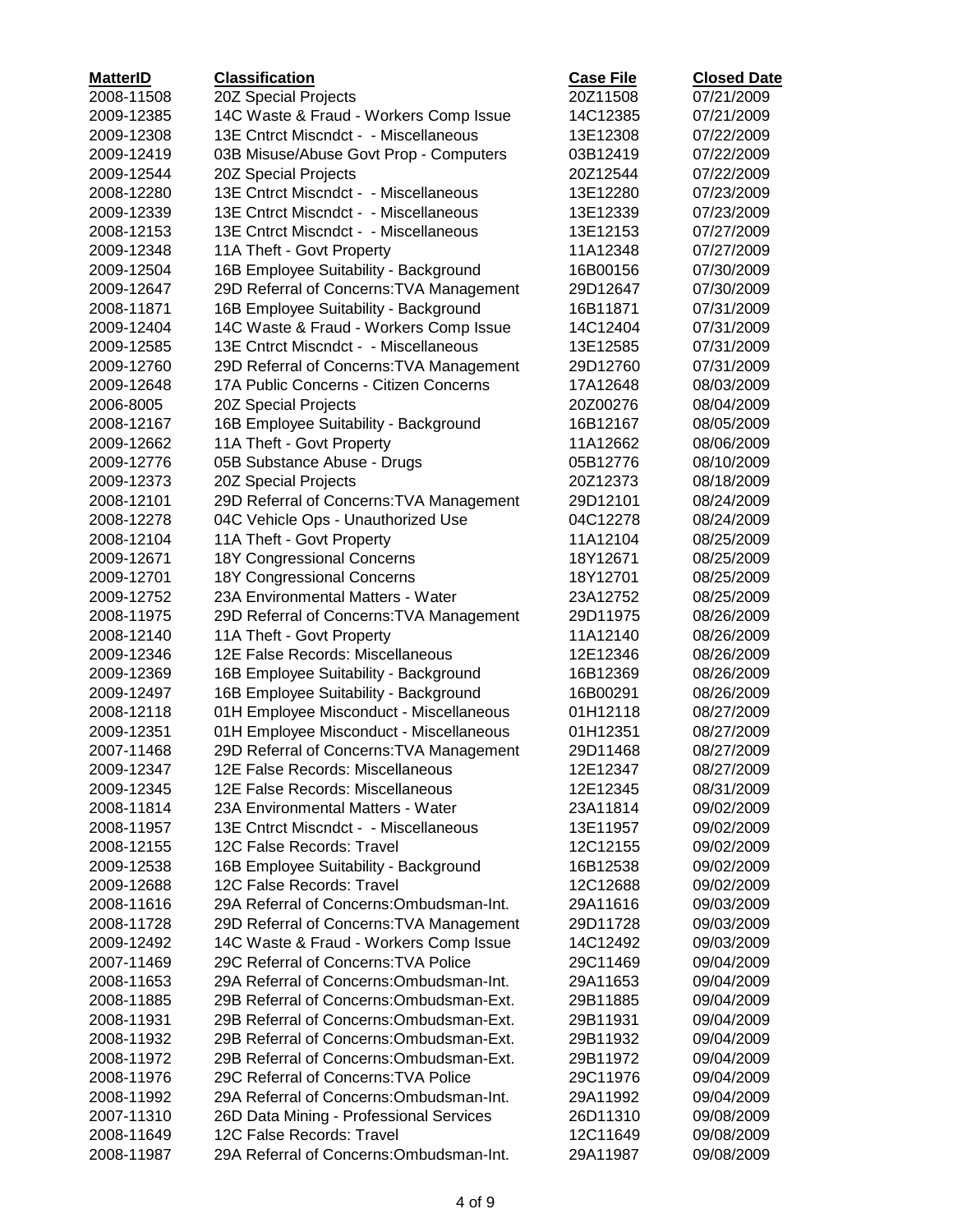| <b>MatterID</b> | <b>Classification</b>                    | <b>Case File</b> | <b>Closed Date</b> |
|-----------------|------------------------------------------|------------------|--------------------|
| 2008-11989      | 29B Referral of Concerns: Ombudsman-Ext. | 29B11989         | 09/08/2009         |
| 2008-12052      | 29A Referral of Concerns: Ombudsman-Int. | 29A12052         | 09/08/2009         |
| 2008-12123      | 29B Referral of Concerns: Ombudsman-Ext. | 29B12123         | 09/08/2009         |
| 2008-12125      | 29B Referral of Concerns: Ombudsman-Ext. | 29B12125         | 09/08/2009         |
| 2008-12163      | 29B Referral of Concerns: Ombudsman-Ext. | 29B12163         | 09/08/2009         |
| 2008-12269      | 29A Referral of Concerns: Ombudsman-Int. | 29A12269         | 09/08/2009         |
| 2009-12295      | 29A Referral of Concerns: Ombudsman-Int. | 29A12295         | 09/08/2009         |
| 2009-12315      | 23B Environmental Matters - Land         | 23B12315         | 09/08/2009         |
| 2009-12375      | 12E False Records: Miscellaneous         | 12E12375         | 09/08/2009         |
| 2009-12774      | 29D Referral of Concerns: TVA Management | 29D12774         | 09/08/2009         |
| 2009-12600      | 01H Employee Misconduct - Miscellaneous  | 01H12600         | 09/09/2009         |
| 2009-12656      | 01H Employee Misconduct - Miscellaneous  | 01H12656         | 09/09/2009         |
| 2009-12553      | 20Z Special Projects                     | 20Z12553         | 09/10/2009         |
| 2007-11354      | 13B Cntrct Miscndct - - Kickbcks/Brbry   | 13B00041         | 09/11/2009         |
| 2008-11857      | 20Z Special Projects                     | 20Z11857         | 09/14/2009         |
| 2008-12156      | 13E Cntrct Miscndct - - Miscellaneous    | 13E12156         | 09/14/2009         |
| 2009-12709      | 12C False Records: Travel                | 12C12709         | 09/14/2009         |
| 2008-11833      | 29B Referral of Concerns: Ombudsman-Ext. | 29B11833         | 09/15/2009         |
| 2008-12267      | 29B Referral of Concerns: Ombudsman-Ext. | 29B12267         | 09/15/2009         |
| 2008-12276      | 18Y Congressional Concerns               | 18Y12276         | 09/15/2009         |
| 2009-12320      | 29D Referral of Concerns: TVA Management | 29D12320         | 09/15/2009         |
| 2009-12672      | 14C Waste & Fraud - Workers Comp Issue   | 14C12672         | 09/15/2009         |
| 2009-12708      | 12C False Records: Travel                | 12C12708         | 09/15/2009         |
| 2009-12782      | 29D Referral of Concerns: TVA Management | 29D12782         | 09/15/2009         |
| 2009-12804      | 13E Cntrct Miscndct - - Miscellaneous    | 13E12804         | 09/15/2009         |
| 2009-12815      | 29B Referral of Concerns: Ombudsman-Ext. | 29B12815         | 09/15/2009         |
| 2009-12559      | 01H Employee Misconduct - Miscellaneous  | 01H12559         | 09/17/2009         |
| 2008-11823      | 13E Cntrct Miscndct - - Miscellaneous    | 13E11823         | 09/17/2009         |
| 2008-12048      | 13E Cntrct Miscndct - - Miscellaneous    | 13E12048         | 09/17/2009         |
| 2009-12377      | 08B DDiscrim & Harass - Discrim - Race   | 08B12377         | 09/17/2009         |
| 2009-12535      | 15D General Criminal Activities - Other  | 15D12535         | 09/17/2009         |
| 2009-12775      | 29D Referral of Concerns: TVA Management | 29D12775         | 09/18/2009         |
| 2009-12787      | 29B Referral of Concerns: Ombudsman-Ext. | 29B12787         | 09/19/2009         |
| 2008-12144      | 29A Referral of Concerns: Ombudsman-Int. | 29A12144         | 09/20/2009         |
| 2009-12390      | 01H Employee Misconduct - Miscellaneous  | 01H12390         | 09/21/2009         |
| 2009-12661      | 01H Employee Misconduct - Miscellaneous  | 01H12661         | 09/21/2009         |
| 2008-12087      | 29D Referral of Concerns: TVA Management | 29D12087         | 09/21/2009         |
| 2009-12681      | 14C Waste & Fraud - Workers Comp Issue   | 14C12681         | 09/21/2009         |
| 2009-12724      | 12E False Records: Miscellaneous         | 12E12724         | 09/21/2009         |
| 2008-12122      | 01H Employee Misconduct - Miscellaneous  | 01H12122         | 09/22/2009         |
| 2009-12386      | 01H Employee Misconduct - Miscellaneous  | 01H12386         | 09/22/2009         |
| 2009-12387      | 01H Employee Misconduct - Miscellaneous  | 01H12387         | 09/22/2009         |
| 2009-12550      | 01H Employee Misconduct - Miscellaneous  | 01H12550         | 09/22/2009         |
| 2008-11602      | 26X Data Mining - Inv Leads/Referrals    | 26X11602         | 09/22/2009         |
| 2008-11842      | 29C Referral of Concerns: TVA Police     | 29C11842         | 09/22/2009         |
| 2008-12060      | 29D Referral of Concerns: TVA Management | 29D12060         | 09/22/2009         |
| 2009-12364      | 29B Referral of Concerns: Ombudsman-Ext. | 29B12364         | 09/22/2009         |
| 2009-12569      | 11E Theft - Miscellaneous                | 11E12569         | 09/22/2009         |
| 2009-12612      | 14C Waste & Fraud - Workers Comp Issue   | 14C12612         | 09/22/2009         |
| 2009-12630      | 11E Theft - Miscellaneous                | 11E12630         | 09/22/2009         |
| 2009-12691      | 11E Theft - Miscellaneous                | 11E12691         | 09/22/2009         |
| 2009-12801      | 29B Referral of Concerns: Ombudsman-Ext. | 29B12801         | 09/22/2009         |
| 2009-12371      | 13E Cntrct Miscndct - - Miscellaneous    | 13E12371         | 09/23/2009         |
| 2008-11980      | 29D Referral of Concerns: TVA Management | 29D11980         | 09/24/2009         |
| 2006-8436       | 06K Personnel - Workers Comp Disputes    | 06K00030         | 09/25/2009         |
| 2008-11947      | 12D False Records: Benefit Plans         | 12D11947         | 09/25/2009         |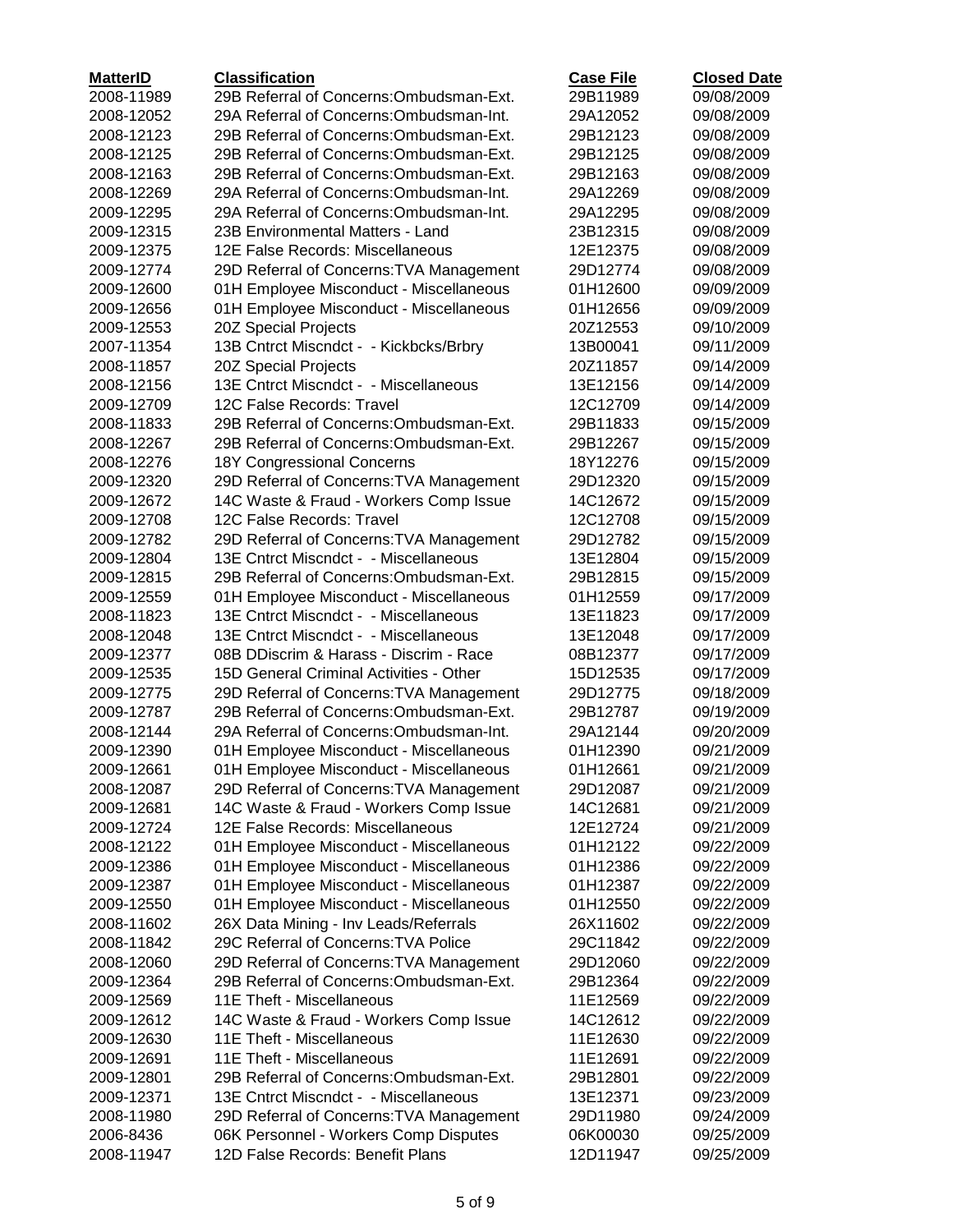| <b>MatterID</b> | <b>Classification</b>                    | <b>Case File</b> | <b>Closed Date</b> |
|-----------------|------------------------------------------|------------------|--------------------|
| 2009-12676      | 12C False Records: Travel                | 12C12676         | 09/25/2009         |
| 2008-11603      | 26X Data Mining - Inv Leads/Referrals    | 26X11603         | 09/26/2009         |
| 2009-12403      | 29A Referral of Concerns: Ombudsman-Int. | 29A12403         | 09/26/2009         |
| 2009-12484      | 29B Referral of Concerns: Ombudsman-Ext. | 29B12484         | 09/26/2009         |
| 2009-12868      | 29D Referral of Concerns: TVA Management | 29D12868         | 09/26/2009         |
| 2009-12494      | 29A Referral of Concerns: Ombudsman-Int. | 29A12494         | 09/27/2009         |
| 2009-12693      | 29D Referral of Concerns: TVA Management | 29D12693         | 09/27/2009         |
| 2007-10934      | 12E False Records: Miscellaneous         | 12E00104         | 09/28/2009         |
| 2008-11665      | 08B DDiscrim & Harass - Discrim - Race   | 08B11665         | 09/28/2009         |
| 2008-11672      | 09C Safety - Miscellaneous               | 09C11672         | 09/28/2009         |
| 2009-12465      | 03B Misuse/Abuse Govt Prop - Computers   | 03B12465         | 09/28/2009         |
| 2009-12479      | 14C Waste & Fraud - Workers Comp Issue   | 14C12479         | 09/28/2009         |
| 2009-12531      | 29C Referral of Concerns: TVA Police     | 29C12531         | 09/28/2009         |
| 2007-11372      | 20Z Special Projects                     | 20Z00319         | 09/29/2009         |
| 2008-11562      | 26X Data Mining - Inv Leads/Referrals    | 26X11562         | 09/29/2009         |
| 2008-11907      | 26X Data Mining - Inv Leads/Referrals    | 26X11907         | 09/29/2009         |
| 2008-11908      | 26X Data Mining - Inv Leads/Referrals    | 26X11908         | 09/29/2009         |
| 2008-12100      | 13E Cntrct Miscndct - - Miscellaneous    | 13E12100         | 09/29/2009         |
| 2009-12314      | 23A Environmental Matters - Water        | 23A12314         | 09/29/2009         |
| 2009-12319      | 26A Data Mining - Credit Cards           | 26A12319         | 09/29/2009         |
| 2009-12475      | 16B Employee Suitability - Background    | 16B12475         | 09/29/2009         |
| 2009-12592      | 24A Destruction Of Government Property   | 24A12592         | 09/29/2009         |
| 2009-12664      | 14D Waste & Fraud - Other                | 14D12664         | 09/29/2009         |
| 2009-12808      | 16B Employee Suitability - Background    | 16B00248         | 09/29/2009         |
| 2008-11719      | 26X Data Mining - Inv Leads/Referrals    | 26X11719         | 09/30/2009         |
| 2008-11720      | 26X Data Mining - Inv Leads/Referrals    | 26X11720         | 09/30/2009         |
| 2008-11737      | 26X Data Mining - Inv Leads/Referrals    | 26X11737         | 09/30/2009         |
| 2008-11860      | 20Z Special Projects                     | 20Z11860         | 09/30/2009         |
| 2008-11969      | 20Z Special Projects                     | 20Z11969         | 09/30/2009         |
| 2009-12303      | 13E Cntrct Miscndct - - Miscellaneous    | 13E12303         | 09/30/2009         |
| 2009-12312      | 26X Data Mining - Inv Leads/Referrals    | 26X12312         | 09/30/2009         |
| 2009-12453      | 16B Employee Suitability - Background    | 16B12453         | 09/30/2009         |
| 2009-12541      | 29D Referral of Concerns: TVA Management | 29D12541         | 09/30/2009         |
| 2009-12556      | 16B Employee Suitability - Background    | 16B11676         | 09/30/2009         |
| 2009-12615      | 29D Referral of Concerns: TVA Management | 29D12615         | 09/30/2009         |
| 2009-12624      | 29D Referral of Concerns: TVA Management | 29D12624         | 09/30/2009         |
| 2009-12645      | 14C Waste & Fraud - Workers Comp Issue   | 14C12645         | 09/30/2009         |
| 2009-12675      | 16B Employee Suitability - Background    | 16B00240         | 09/30/2009         |
| 2009-12753      | 14C Waste & Fraud - Workers Comp Issue   | 14C12753         | 09/30/2009         |
| 2009-12605      | 29D Referral of Concerns: TVA Management | 29D12605         | 10/01/2009         |
| 2009-12812      | 29A Referral of Concerns: Ombudsman-Int. | 29A12812         | 10/01/2009         |
| 2009-12814      | 29D Referral of Concerns: TVA Management | 29D12814         | 10/01/2009         |
| 2009-12362      | 29A Referral of Concerns: Ombudsman-Int. | 29A12362         | 10/04/2009         |
| 2009-12794      | 29C Referral of Concerns: TVA Police     | 29C12794         | 10/04/2009         |
| 2009-12849      | 29C Referral of Concerns: TVA Police     | 29C12849         | 10/04/2009         |
| 2009-12850      | 29D Referral of Concerns: TVA Management | 29D12850         | 10/04/2009         |
| 2009-12862      | 29D Referral of Concerns: TVA Management | 29D12862         | 10/04/2009         |
| 2009-12863      | 29D Referral of Concerns: TVA Management | 29D12863         | 10/04/2009         |
| 2009-12321      | 29A Referral of Concerns: Ombudsman-Int. | 29A12321         | 10/16/2009         |
| 2009-12751      | 29B Referral of Concerns: Ombudsman-Ext. | 29B12751         | 10/16/2009         |
| 2009-12857      | 29A Referral of Concerns: Ombudsman-Int. | 29A12857         | 10/16/2009         |
| 2008-12270      | 29A Referral of Concerns: Ombudsman-Int. | 29A12270         | 10/17/2009         |
| 2009-12826      | 01D Emp Miscdt: Conflict of Interest     | 01D12826         | 10/18/2009         |
| 2009-12341      | 29D Referral of Concerns: TVA Management | 29D12341         | 10/18/2009         |
| 2009-12392      | 29B Referral of Concerns: Ombudsman-Ext. | 29B12392         | 10/18/2009         |
| 2009-12530      | 29B Referral of Concerns: Ombudsman-Ext. | 29B12530         | 10/18/2009         |
|                 |                                          |                  |                    |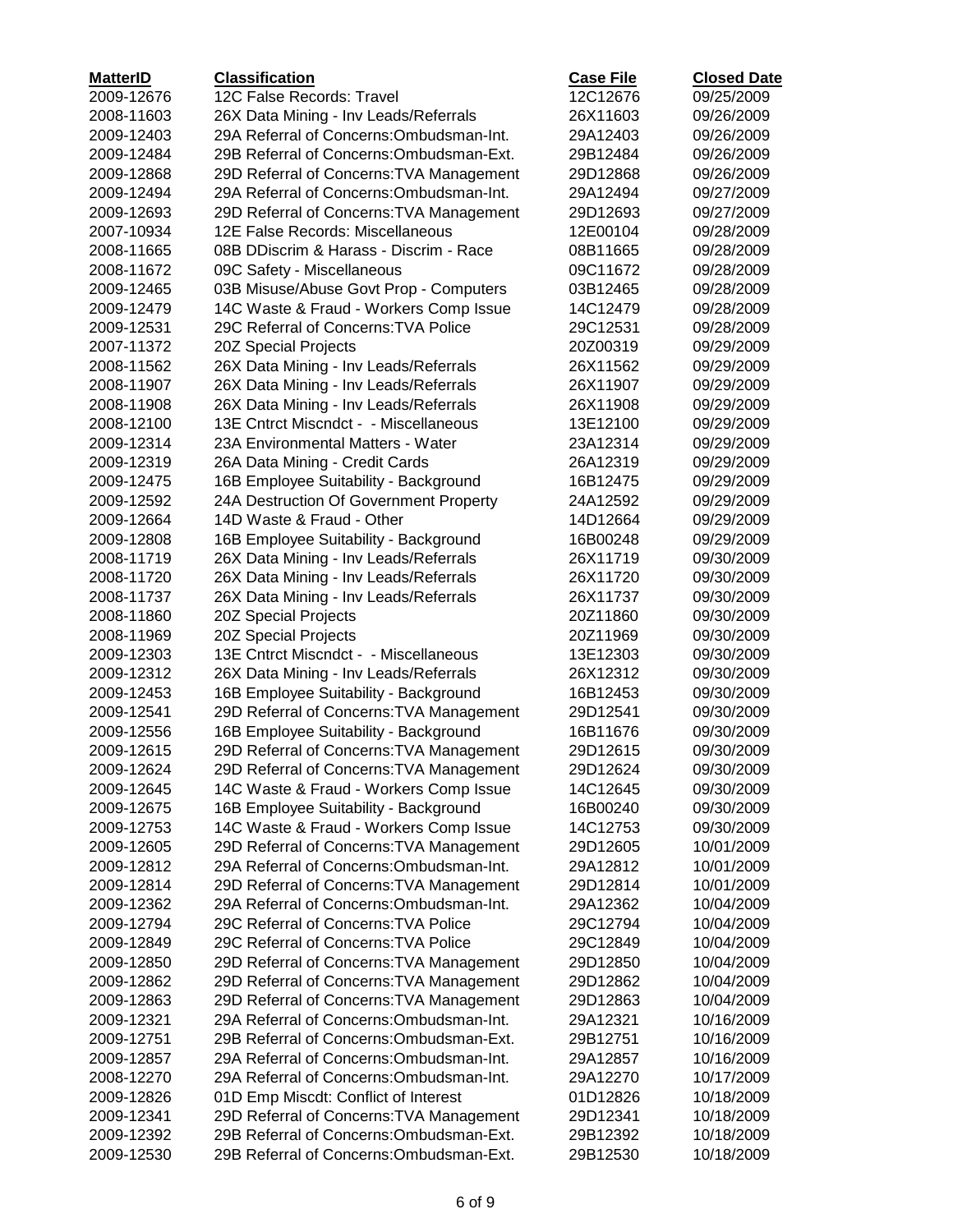| <b>MatterID</b> | <b>Classification</b>                    | <b>Case File</b> | <b>Closed Date</b> |
|-----------------|------------------------------------------|------------------|--------------------|
| 2009-12797      | 29B Referral of Concerns: Ombudsman-Ext. | 29B12797         | 10/18/2009         |
| 2009-12562      | 29B Referral of Concerns: Ombudsman-Ext. | 29B12562         | 10/19/2009         |
| 2009-12568      | 29A Referral of Concerns: Ombudsman-Int. | 29A12568         | 10/19/2009         |
| 2009-12613      | 29A Referral of Concerns: Ombudsman-Int. | 29A12613         | 10/19/2009         |
| 2009-12614      | 29A Referral of Concerns: Ombudsman-Int. | 29A12614         | 10/19/2009         |
| 2009-12616      | 29A Referral of Concerns: Ombudsman-Int. | 29A12616         | 10/19/2009         |
| 2009-12617      | 29A Referral of Concerns: Ombudsman-Int. | 29A12617         | 10/19/2009         |
| 2009-12649      | 29B Referral of Concerns: Ombudsman-Ext. | 29B12649         | 10/19/2009         |
| 2009-12700      | 29B Referral of Concerns: Ombudsman-Ext. | 29B12700         | 10/19/2009         |
| 2009-12729      | 29A Referral of Concerns: Ombudsman-Int. | 29A12729         | 10/19/2009         |
| 2009-12730      | 29B Referral of Concerns: Ombudsman-Ext. | 29B12730         | 10/19/2009         |
| 2009-12735      | 29A Referral of Concerns: Ombudsman-Int. | 29A12735         | 10/19/2009         |
| 2009-12737      | 29A Referral of Concerns: Ombudsman-Int. | 29A12737         | 10/19/2009         |
| 2009-12833      | 29A Referral of Concerns: Ombudsman-Int. | 29A12833         | 10/19/2009         |
| 2009-12412      | 29B Referral of Concerns: Ombudsman-Ext. | 29B12412         | 10/22/2009         |
| 2009-12482      | 14D Waste & Fraud - Other                | 14D12482         | 10/22/2009         |
| 2009-12485      | 29B Referral of Concerns: Ombudsman-Ext. | 29B12485         | 10/22/2009         |
| 2009-12813      | 29A Referral of Concerns: Ombudsman-Int. | 29A12813         | 10/22/2009         |
| 2009-12899      | 31A Protocol Undue Influence             | 31A12899         | 10/24/2009         |
| 2009-12891      | 15D General Criminal Activities - Other  | 15D12891         | 10/27/2009         |
| 2009-12881      | 16B Employee Suitability - Background    | 16B00357         | 10/28/2009         |
| 2009-12809      | 12E False Records: Miscellaneous         | 12E12809         | 10/29/2009         |
| 2009-12864      | 11D Theft - Services                     | 11D12864         | 10/29/2009         |
| 2006-8156       | 23A Environmental Matters - Water        | 23A00057         | 10/30/2009         |
| 2009-12802      | 20Z Special Projects                     | 20Z12802         | 10/30/2009         |
| 2009-12827      | 13E Cntrct Miscndct - - Miscellaneous    | 13E12827         | 11/01/2009         |
| 2009-12867      | 29D Referral of Concerns: TVA Management | 29D12867         | 11/02/2009         |
| 2009-12936      | 29C Referral of Concerns: TVA Police     | 29C12936         | 11/02/2009         |
| 2009-12940      | 29B Referral of Concerns: Ombudsman-Ext. | 29B12940         | 11/02/2009         |
| 2008-12147      | 20Z Special Projects                     | 20Z12147         | 11/03/2009         |
| 2009-12469      | 12E False Records: Miscellaneous         | 12E12469         | 11/03/2009         |
| 2009-12796      | 29D Referral of Concerns: TVA Management | 29D12796         | 11/03/2009         |
| 2009-12865      | 14C Waste & Fraud - Workers Comp Issue   | 14C12865         | 11/03/2009         |
| 2009-12396      | 29B Referral of Concerns: Ombudsman-Ext. | 29B12396         | 11/05/2009         |
| 2009-12768      | 12D False Records: Benefit Plans         | 12D12768         | 11/05/2009         |
| 2009-12949      | 29D Referral of Concerns: TVA Management | 29D12949         | 11/05/2009         |
| 2009-12892      | 29D Referral of Concerns: TVA Management | 29D12892         | 11/09/2009         |
| 2009-12921      | 29D Referral of Concerns: TVA Management | 29D12921         | 11/09/2009         |
| 2008-12090      | 14D Waste & Fraud - Other                | 14D12090         | 11/12/2009         |
| 2007-11371      | 20Z Special Projects                     | 20Z00318         | 11/16/2009         |
| 2008-11781      | 20Z Special Projects                     | 20Z11781         | 11/18/2009         |
| 2008-11927      | 23A Environmental Matters - Water        | 23A11927         | 11/18/2009         |
| 2008-11945      | 12D False Records: Benefit Plans         | 12D11945         | 11/18/2009         |
| 2009-12638      | 14C Waste & Fraud - Workers Comp Issue   | 14C12638         | 11/18/2009         |
| 2009-12628      | 01H Employee Misconduct - Miscellaneous  | 01H12628         | 11/19/2009         |
| 2008-11787      | 06K Personnel - Workers Comp Disputes    | 06K11787         | 11/19/2009         |
| 2008-11788      | 06K Personnel - Workers Comp Disputes    | 06K11788         | 11/19/2009         |
| 2009-12635      | 12E False Records: Miscellaneous         | 12E12635         | 11/19/2009         |
| 2009-12739      | 11A Theft - Govt Property                | 11A12739         | 11/19/2009         |
| 2009-12930      | 29D Referral of Concerns: TVA Management | 29D12930         | 11/19/2009         |
| 2009-12931      | 29D Referral of Concerns: TVA Management | 29D12931         | 11/21/2009         |
| 2009-12400      | 29D Referral of Concerns: TVA Management | 29D12400         | 11/28/2009         |
| 2009-12658      | 29D Referral of Concerns: TVA Management | 29D12658         | 11/28/2009         |
| 2009-12973      | 29D Referral of Concerns: TVA Management | 29D12973         | 11/28/2009         |
| 2007-11334      | 01F Emp Miscdt: Unauth Gifts_Gratuities  | 01F00044         | 11/30/2009         |
| 2009-12795      | 29A Referral of Concerns: Ombudsman-Int. | 29A12795         | 12/01/2009         |
|                 |                                          |                  |                    |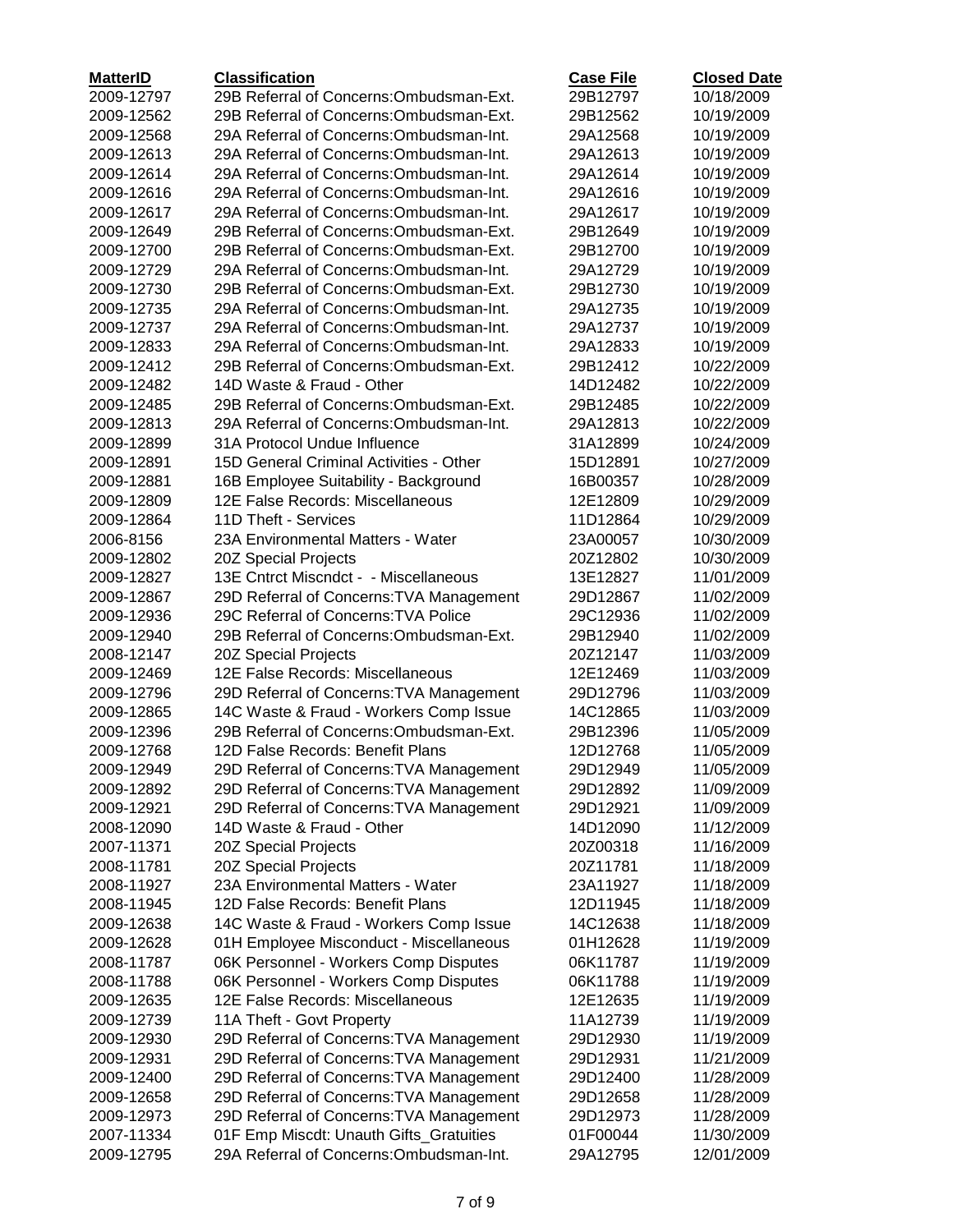| <b>MatterID</b> | <b>Classification</b>                    | <b>Case File</b> | <b>Closed Date</b> |
|-----------------|------------------------------------------|------------------|--------------------|
| 2009-12825      | 29D Referral of Concerns: TVA Management | 29D12825         | 12/01/2009         |
| 2009-12880      | 14D Waste & Fraud - Other                | 14D12880         | 12/01/2009         |
| 2009-12934      | 29D Referral of Concerns: TVA Management | 29D12934         | 12/01/2009         |
| 2009-12935      | 29D Referral of Concerns: TVA Management | 29D12935         | 12/01/2009         |
| 2009-12980      | 29A Referral of Concerns: Ombudsman-Int. | 29A12980         | 12/01/2009         |
| 2009-12937      | 08G Discrim & Harass - Harass - Other    | 08G12937         | 12/02/2009         |
| 2009-12967      | 16B Employee Suitability - Background    | 16B12967         | 12/02/2009         |
| 2008-11981      | 15B Gen Crim Acts - Narcotics Traffick   | 15B11981         | 12/03/2009         |
| 2009-12567      | 14A Waste & Fraud - Waste/Ineff Issue    | 14A12567         | 12/04/2009         |
| 2009-12754      | 20Z Special Projects                     | 20Z12754         | 12/07/2009         |
| 2009-12947      | 29D Referral of Concerns: TVA Management | 29D12947         | 12/08/2009         |
| 2009-12526      | 29D Referral of Concerns: TVA Management | 29D12526         | 12/09/2009         |
| 2009-12904      | 14C Waste & Fraud - Workers Comp Issue   | 14C12904         | 12/10/2009         |
| 2009-12952      | 29B Referral of Concerns: Ombudsman-Ext. | 29B12952         | 12/10/2009         |
| 2009-12997      | 29B Referral of Concerns: Ombudsman-Ext. | 29B12997         | 12/10/2009         |
| 2008-12113      | 13E Cntrct Miscndct - - Miscellaneous    | 13E12113         | 12/18/2009         |
| 2009-12363      | 29D Referral of Concerns: TVA Management | 29D12363         | 12/18/2009         |
| 2009-12736      | 02F Emp Concerns Prog: Nuclear QA Rec    | 02F12736         | 12/19/2009         |
| 2009-12334      | 29A Referral of Concerns: Ombudsman-Int. | 29A12334         | 12/21/2009         |
| 2009-12493      | 06C Personnel - Pay/Benefit Disputes     | 06C12493         | 12/21/2009         |
| 2009-12740      | 12C False Records: Travel                | 12C12740         | 12/21/2009         |
| 2009-12741      | 12C False Records: Travel                | 12C12741         | 12/21/2009         |
| 2009-12803      | 29D Referral of Concerns: TVA Management | 29D12803         | 12/22/2009         |
| 2009-13005      | 29A Referral of Concerns: Ombudsman-Int. | 29D13005         | 12/22/2009         |
| 2009-12895      | 12C False Records: Travel                | 12C12895         | 12/28/2009         |
| 2009-12897      | 12C False Records: Travel                | 12C12897         | 12/28/2009         |
| 2009-12805      | 11A Theft - Govt Property                | 11A12805         | 01/04/2010         |
| 2009-12540      | 06G Personnel Matters - Veterans Issues  | 06G12540         | 01/07/2010         |
| 2009-12374      | 11A Theft - Govt Property                | 11A12374         | 01/11/2010         |
| 2009-12976      | 12B False Records: Employ. Records       | 12B12976         | 01/11/2010         |
| 2009-12325      | 29D Referral of Concerns: TVA Management | 29D12325         | 01/14/2010         |
| 2009-12971      | 15D General Criminal Activities - Other  | 15D12971         | 01/14/2010         |
| 2008-12279      | 13E Cntrct Miscndct - - Miscellaneous    | 13E12279         | 01/15/2010         |
| 2009-13003      | 05A Substance Abuse - Alcohol            | 05A13003         | 01/15/2010         |
| 2009-12495      | 01K Employee Misconduct: Ethics          | 01K12495         | 01/19/2010         |
| 2008-11905      | 01H Employee Misconduct - Miscellaneous  | 01H11905         | 01/20/2010         |
| 2009-12757      | 14C Waste & Fraud - Workers Comp Issue   | 14C12757         | 01/20/2010         |
| 2009-12800      | 29D Referral of Concerns: TVA Management | 29D12800         | 01/20/2010         |
| 2009-12836      | 23A Environmental Matters - Water        | 23A12836         | 01/20/2010         |
| 2009-12929      | 29A Referral of Concerns: Ombudsman-Int. | 29A12929         | 01/20/2010         |
| 2009-12996      | 29B Referral of Concerns: Ombudsman-Ext. | 29B12996         | 01/20/2010         |
| 2009-13000      | 29D Referral of Concerns: TVA Management | 29D13000         | 01/20/2010         |
| 2009-13009      | 14D Waste & Fraud - Other                | 14D13009         | 01/20/2010         |
| 2009-13016      | 29D Referral of Concerns: TVA Management | 29D13016         | 01/20/2010         |
| 2010-13040      | 29A Referral of Concerns: Ombudsman-Int. | 29D13040         | 01/20/2010         |
| 2009-12618      | 09B Safety - Other Facilities            | 09B12618         | 01/21/2010         |
| 2009-12828      | 23A Environmental Matters - Water        | 23A12828         | 01/21/2010         |
| 2009-12890      | 07D Terrorism & Sabotage - Other Equip   | 29B12890         | 01/21/2010         |
| 2009-12956      | 13E Cntrct Miscndct - - Miscellaneous    | 13E12956         | 01/21/2010         |
| 2008-12059      | 29D Referral of Concerns: TVA Management | 29D12059         | 01/22/2010         |
| 2009-13017      | 29A Referral of Concerns: Ombudsman-Int. | 29A13017         | 01/22/2010         |
| 2010-13020      | 29D Referral of Concerns: TVA Management | 29D13020         | 01/22/2010         |
| 2009-12463      | 29D Referral of Concerns: TVA Management | 29D12463         | 01/25/2010         |
| 2009-12978      | 29D Referral of Concerns: TVA Management | 29D12978         | 01/25/2010         |
| 2006-8075       | 20Z Special Projects                     | 20Z00286         | 01/26/2010         |
| 2008-11993      | 29D Referral of Concerns: TVA Management | 29D11993         | 01/27/2010         |